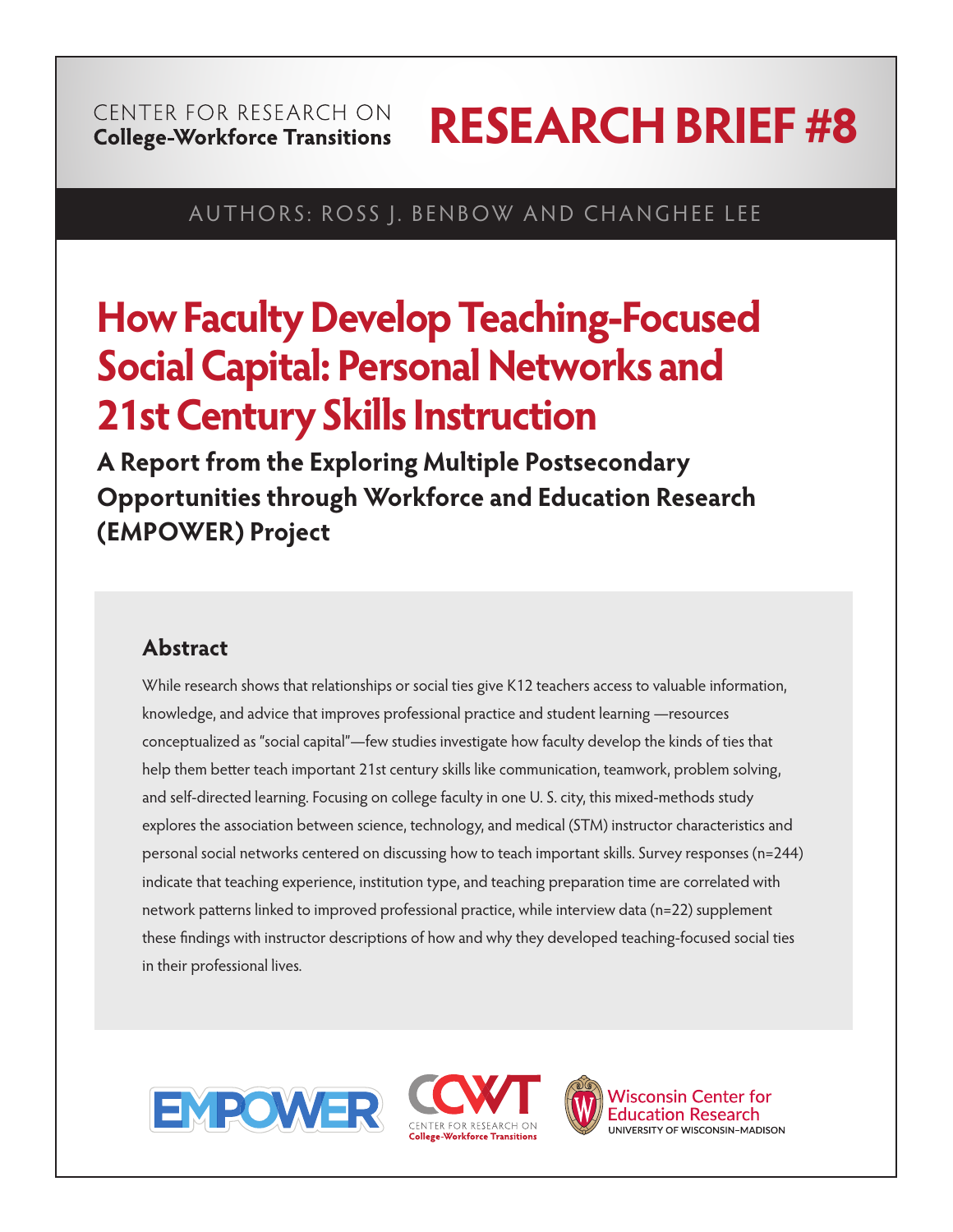# **Key Findings**

- 1. College faculty with more teaching experience are less likely to develop teaching-focused social ties centered on the instruction of important 21st century skills, signaling less access to new teaching information
- 2. Newer faculty members develop more fragile ties in teaching-focused discussion networks, meaning less access to complex, non-routine information on skill instruction
- 3. Two-year college faculty have teaching-focused discussions with more diverse conversation partners than those in 4-year colleges, which associates with access to more innovative advice and information on teaching 21st century skills
- 4. Health care faculty develop stronger discussion network ties than energy faculty and therefore have access to more tacit, complex information on skill instruction
- 5. Faculty report developing these networks through teaching and industry work experiences, professional development initiatives, disciplinary association meetings, and because they have offices close to discussion partners
- 6. Whether respondents view organizational-based opportunities to discuss 21st century skill instruction as available and accessible depends on their sense of time commitments and the burden of myriad job responsibilities
- 7. Developing beneficial teaching-focused social network ties demands individual and organizational investment, and can be better supported by purposeful institution and department initiatives focused on creating the time and the space for discussion

# **Introduction and Background**

For almost as long as teacher learning has been considered a key facet of successful educational reform (e.g., Borko & Putnam, 1995), scholars have recognized that a teacher's social environment is integral to this learning and, more generally, their professional development (McLaughlin & Talbert, 2001). In light of efforts to reform college instructional practices to improve student retention and teach students valuable "21st century" skills like communication, teamwork, problem-solving, and self-directed learning for life and work (Hora, Benbow, & Oleson, 2016; Pellegrino & Hilton, 2012), the social connections through which faculty learn to become more proficient in their jobs is an issue of continuing significance. In this research brief we focus on how these beneficial social connections develop.<sup>1</sup>

Years of research support the importance of relationships to teacher learning. Studies show that social ties shape individuals' access to valuable information, knowledge, and advice, relational resources often theorized as "social capital" (Lin, 2001). In schools, compilations of social ties or "social networks" in which instructors discuss teaching have been linked not only to improved professional development and the ability to cope with change, but also to more effective teaching practices and student achievement (Baker-Doyle & Yoon, 2011; Coburn & Russell, 2008; Moolenaar et al., 2012).

<sup>1</sup> This research brief is an abridged version of Benbow, R. J., & Lee, C. (2018). Teaching-focused social networks among college faculty: Exploring conditions for the development of social capital. *Higher Education,* 1-39.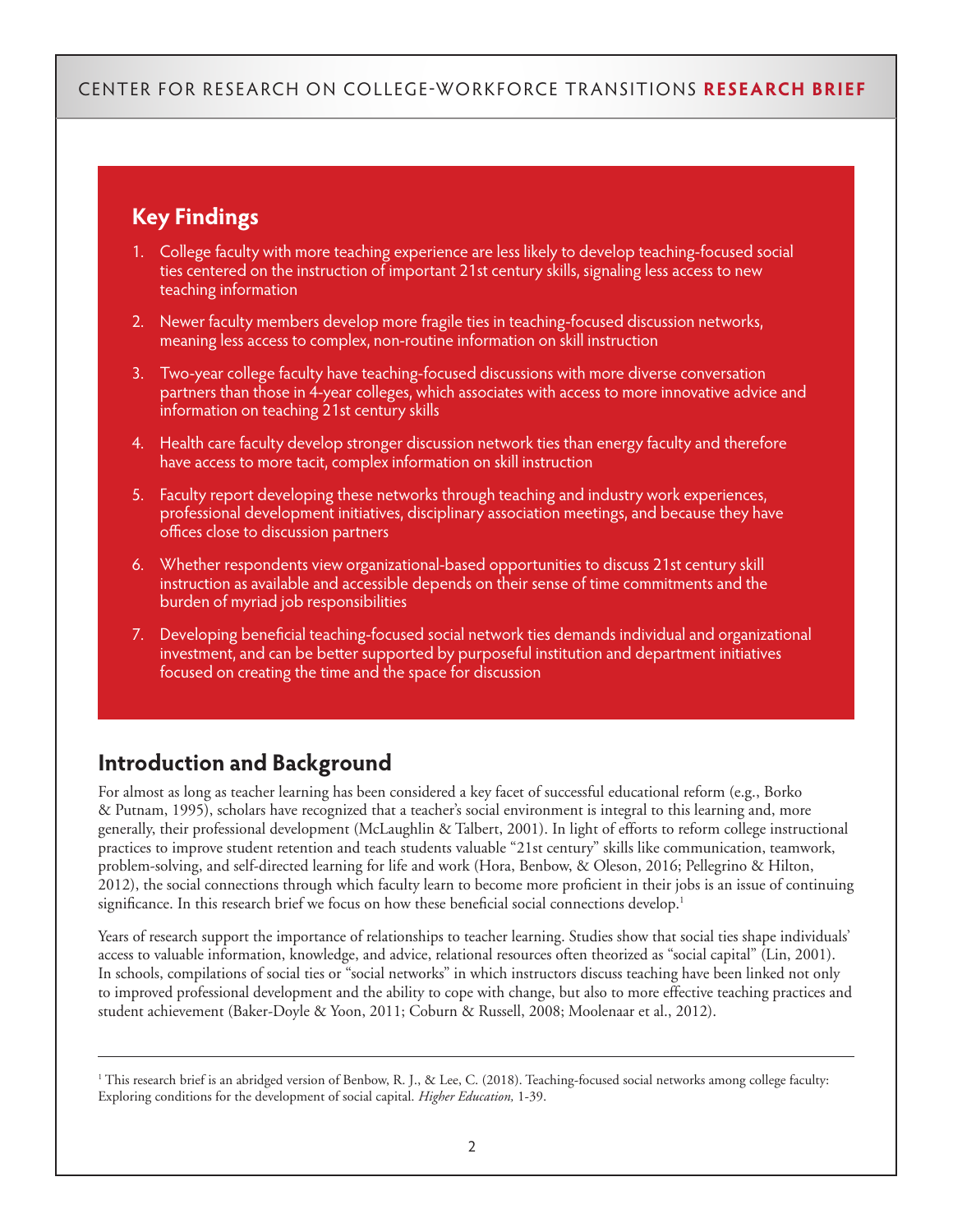Scholars using social network analysis (SNA)—a research perspective and set of techniques measuring relationship ties to better understand how social interactions influence behavior (Wasserman & Faust, 1994)—have helped advance this line of inquiry. Work in SNA has established that particular patterns within the social networks of instructors based on network size (i.e. how many people one talks to about teaching), diversity (i.e. how diverse these people are), and tie strength (i.e. how close one feels to these people) constrain and afford access to the kinds of resources that can help one improve professional practice (Roxa & Martensson, 2009). Without access to the social capital that such ties confer, instructional practice and student engagement may suffer and hinder reforms meant to improve teaching and learning in American higher educational institutions and impart valuable skills, knowledge, and abilities to students (e.g., Spillane et al., 2015). Though a growing body of work in SNA examines K-12 educators' teaching-focused social networks, only a handful of studies similarly examine postsecondary instructors and such skills education (Van Waes et al., 2015). Network research on science, technology, and medical (STM) faculty is similarly nascent. This study, centered on Lin's (2001) model of how people develop social capital (Figure 1), explores how such beneficial social ties form among these faculty members.





**OUR FOCUS** 

# **Purpose and Methods**

This research study used a convergent parallel mixed methods case study approach (Creswell, 2014), based on survey and interview data from college instructors in one large U. S. metropolitan area, to answer the following questions regarding social capital development in faculty social networks:

Research Question 1: What conditions are associated with the development of beneficial teaching-focused social ties among college faculty?

Research Question 2: What conditions do faculty members perceive as influencing the development of beneficial teaching-focused social ties in their daily lives?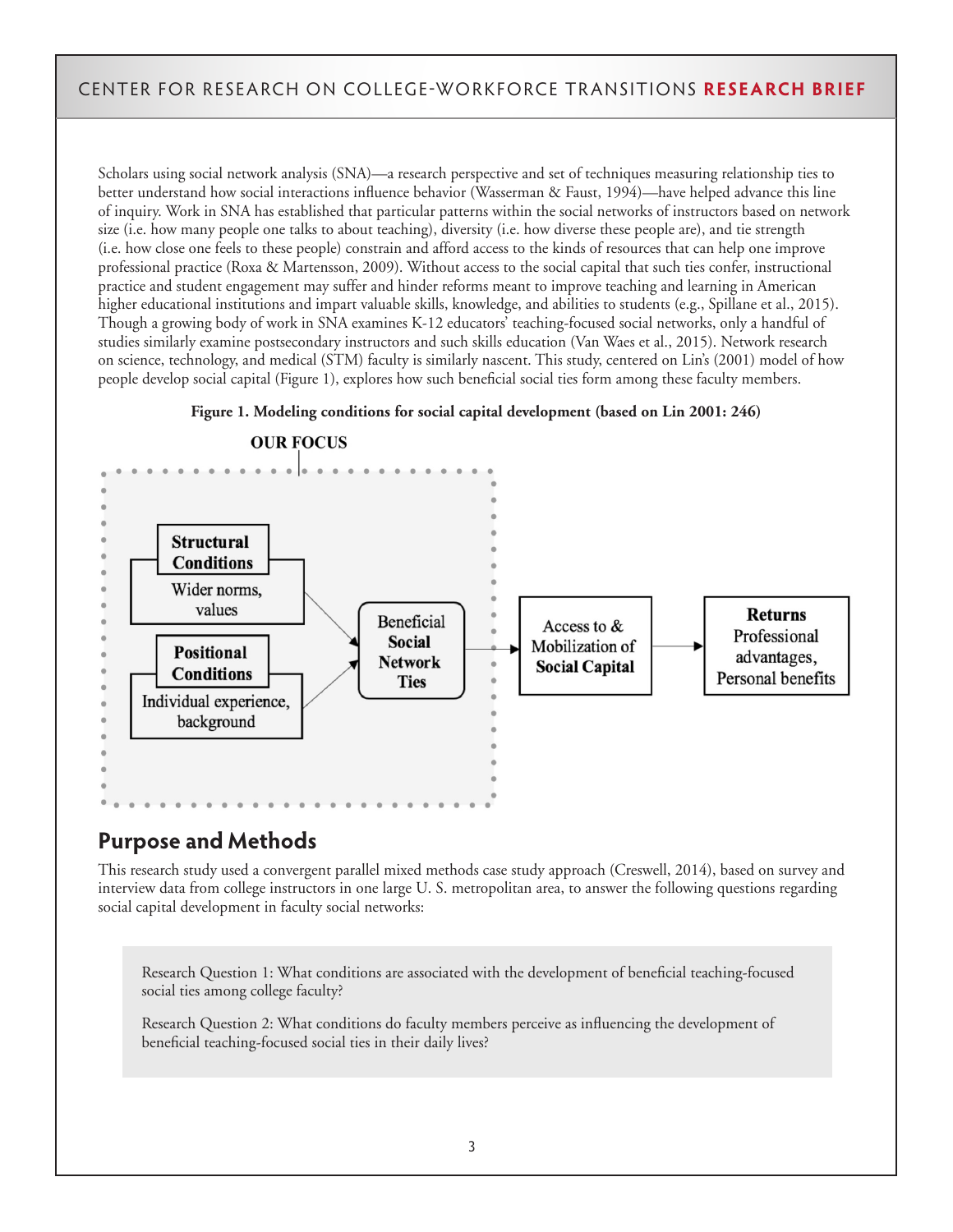Using figures from the U.S. Bureau of Labor Statistics (2016) and U.S. Census Bureau (2016), we developed a sample of 1,255 STM college instructors teaching in associate's- and bachelor-level college programs linked to the most populous energy and nursing occupations in the focal city. In March 2017, we administered an online survey to this sample and 244 faculty members from 17 institutions responded.

The survey included 4 questions gathering indicators for the size, tie strength, and diversity of respondents' teachingfocused social networks in which respondents discussed "methods or techniques they can use to better teach their students important skills, knowledge, or abilities." As we discuss below, these indicators have been linked in the literature to the accrual of social capital (Lin, 2001). Following SNA "personal network" techniques meant to gather data on the social ties linked to a central individual (Burt, 1984; Halgin & Borgatti, 2012), respondents reporting that they had such discussions were asked to list between one and six people they talked to about these matters (our measure for network size), how close they felt to each person (tie strength), and each person's organizational affiliation (network diversity). Figure 2 shows a representative personal social network, which network size, tie strength, and diversity measures, of participant 056.



**Figure 2. Example of teaching-focused faculty network centered on teaching 21st century skills**

\*Network diversity measures for each respondent are based on Krackhardt and Stern's (1988) E-I Index, a standard SNA measure equaling the number of external network ties minus the number of internal ties divided by the number of internal network ties plus the number of external ties. Here "external" groups include people professionally affiliated with educational institutions at other degree levels and business, government, and advocacy organizations and "internal" groups include people professionally affiliated with college organizations at the same degree level. To ease interpretation of this score, the measure was transformed into a bounded quantity between 0 (total network "homophily") and 1.00 (total "heterophily").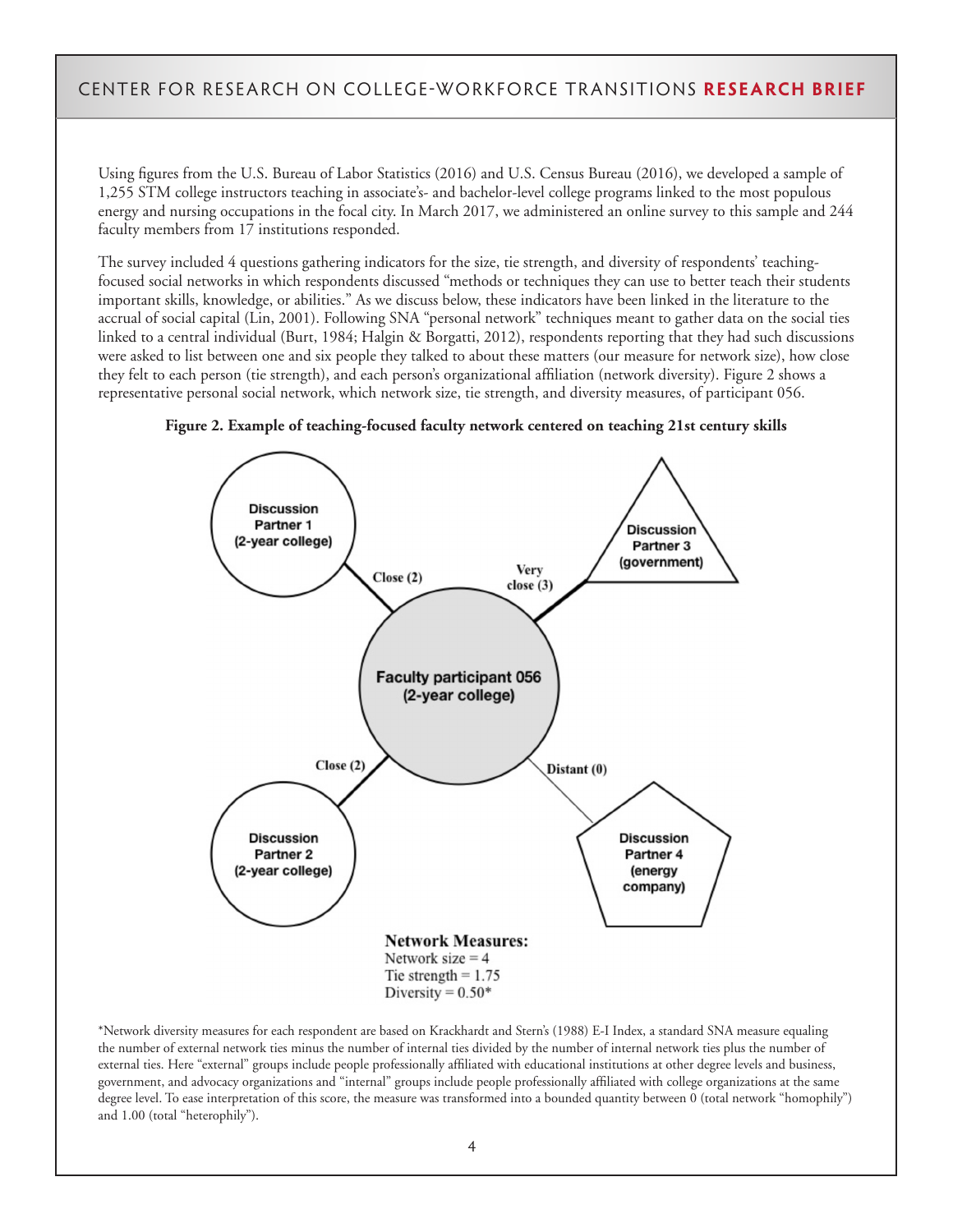At the same time we administered the survey, researchers visited three cooperating college institutions in the city—two four-year universities and one two-year college chosen for their energy and nursing programs and differing student populations—and conducted in-person interviews with a subset of sample energy and health care faculty who had separately responded to recruitment emails asking for qualitative volunteers (n=22). Recorded interviews lasting 60 minutes featured questions about personal teaching-focused discussions regarding teaching important skills, and transcripts were inductively analyzed.

# **Results**

#### **RQ1: What conditions are associated with the development of beneficial teaching-focused social networks among college faculty?**

Associations between teaching-related independent variables and faculty social network dependent variables linked to social capital are displayed in Table 1.

| <b>VARIABLES</b>                         | <b>Network Size</b>      | <b>Diversity</b> |             | <b>Tie Strength</b> |  |
|------------------------------------------|--------------------------|------------------|-------------|---------------------|--|
|                                          | <b>Negative Binomial</b> | Logit            | <b>AME</b>  | <b>OLS</b>          |  |
| Positional conditions                    |                          |                  |             |                     |  |
| Time preparing to teach                  | $0.085*$                 | 0.141            | 0.026       | 0.014               |  |
|                                          | (0.033)                  | (0.142)          | (0.026)     | (0.032)             |  |
| Time teaching                            | 0.031                    | $-0.061$         | $-0.011$    | $-0.016$            |  |
|                                          | (0.035)                  | (0.147)          | (0.027)     | (0.030)             |  |
| Time spent on advising                   | $-0.000$                 | $-0.014$         | $-0.003$    | 0.031               |  |
|                                          | (0.035)                  | (0.135)          | (0.025)     | (0.033)             |  |
| Teaching experience                      | $-0.096*$                | $-0.028$         | $-0.005$    | $0.117***$          |  |
|                                          | (0.048)                  | (0.185)          | (0.034)     | (0.043)             |  |
| Structural conditions                    |                          |                  |             |                     |  |
| Discipline (Energy)                      | $-0.071$                 | 0.372            | 0.069       | $-0.336**$          |  |
|                                          | (0.108)                  | (0.440)          | (0.081)     | (0.117)             |  |
| Institution type (Four-year institution) | $-0.162$                 | $-1.831***$      | $-0.338***$ | $-0.021$            |  |
|                                          | (0.111)                  | (0.479)          | (0.073)     | (0.109)             |  |
| White                                    | 0.099                    | $-0.527$         | $-0.097$    | 0.008               |  |
|                                          | (0.096)                  | (0.395)          | (0.072)     | (0.092)             |  |
| Female                                   | 0.132                    | $-0.469$         | $-0.087$    | $-0.111$            |  |
|                                          | (0.109)                  | (0.464)          | (0.084)     | (0.112)             |  |
| Constant                                 | $1.214***$               | 0.607            |             | $1.951***$          |  |
|                                          | (0.197)                  | (0.792)          |             | (0.199)             |  |
| Observations                             | 227                      | 184              | 184         | 185                 |  |
| R-squared                                |                          |                  |             | 0.099               |  |
| Pseudo R-squared                         | 0.0338                   | 0.127            |             |                     |  |
| Adjusted R-squared                       |                          |                  |             | 0.0582              |  |

#### **Table 1. Associations between conditions and teaching-focused social network variables**

*Note.* Standard errors in parentheses. AME: Estimated Average Marginal Effect \*p < 0.05, \*\*p < 0.01, \*\*\*p < 0.001.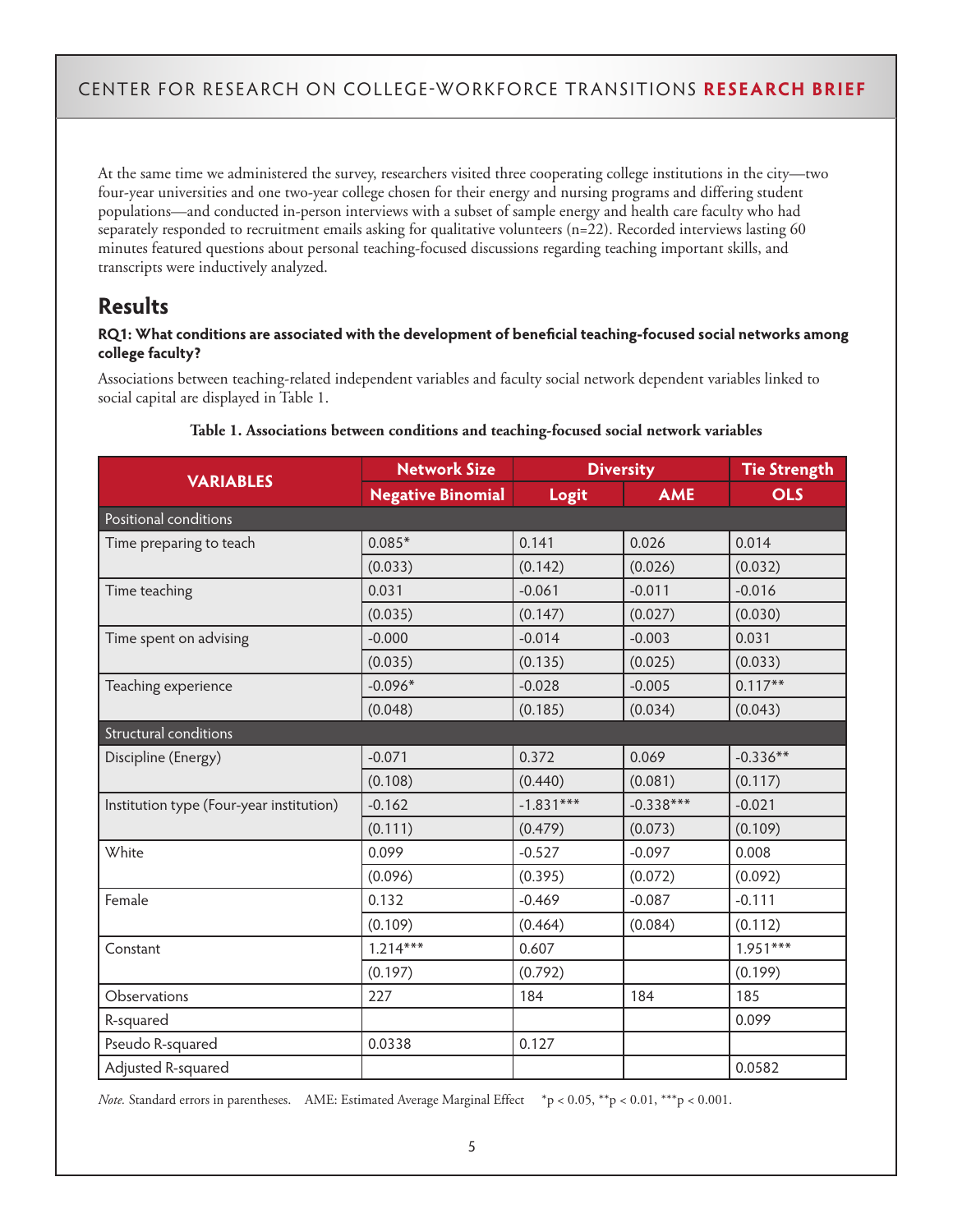#### **Network size**

Hours spent preparing to teach is positively significant (.05), indicating that the likelihood of an educator having teaching-focused contacts increases significantly when he or she spends more time preparing to teach. Teaching experience is negatively significant to network size (.05), however, meaning the more experienced an educator is, the less likely he or she will develop teaching-focused discussion network ties.

#### **Tie strength**

At the same time, teaching experience is positively associated with the closeness of social ties (.01), meaning postsecondary faculty with more years teaching were both more likely to feel closer to their contacts, a factor associated with more innovative professional practice (Roxa & Martensson, 2009). Energy as a discipline is negatively associated with tie strength (.01), as well, suggesting that educators who identify themselves as being in energy-related disciplines tend to feel more distant from their network contacts than those in health care fields.

#### **Diversity**

Finally, faculty at 4-year institutions display significantly less network diversity than do their peers at 2-year institutions (.001), perhaps indicating more of a professional insularity among 4-year educators (e.g., Partha & David, 1994) when it comes to teaching-focused discussions on skill instruction.

#### **RQ2: What conditions do faculty members perceive as influencing the development of beneficial teachingfocused social networks in their daily lives?**

Instructor interview respondents spoke to a number of factors in their daily lives which allowed teaching-focused social networks to develop or not (Table 2). Here we discuss one of the more salient factors as well as a broader theme, time, that permeated quantitative and qualitative findings.

| <b>Condition</b>                   | N              | <b>Description</b>                                                                                                                                        |  |
|------------------------------------|----------------|-----------------------------------------------------------------------------------------------------------------------------------------------------------|--|
| Teaching experience                | 9              | The length of time one has taught in the higher education sector                                                                                          |  |
| Organizational support             | 8              | Institution- or program-level priorities as revealed through teaching-related<br>policies, funding, extra-institutional partnerships, and time allocation |  |
| Positional affordance              | 7              | Teaching-related discussions are a part of one's job or official position                                                                                 |  |
| Content dependent                  | 6              | Opinion that teaching discussion contacts need to be content experts in the<br>disciplinary field                                                         |  |
| Professional society<br>membership | 5              | Respondent is an active member of a professional or disciplinary association<br>and regularly attends meetings                                            |  |
| Physical proximity                 | $\overline{4}$ | Conversations are more or less likely when offices, classrooms, or program<br>facilities are close to one another                                         |  |
| Industry background                | 3              | Work experience in private industry helps one develop extra-institutional<br>contacts                                                                     |  |
| Innate ability                     | $\overline{2}$ | Opinion that one either is a good teacher or not, and discussions do not help<br>one improve instruction                                                  |  |

#### **Table 2. Perspectives on conditions influencing teaching-focused social network development**

*Note.* Conditions listed in order from top to bottom by number of respondents speaking to each.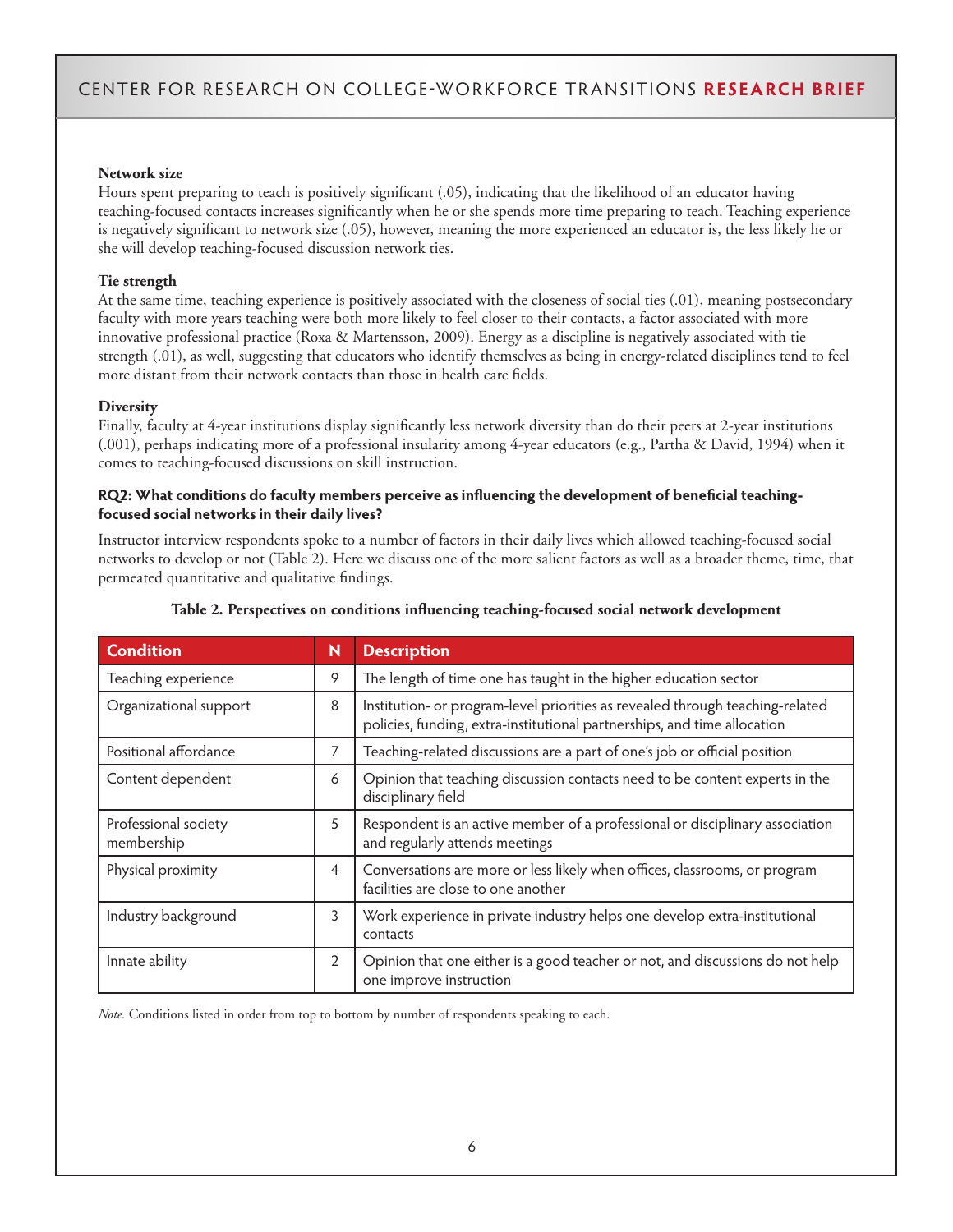#### **Organizational resources and teaching experience**

Instructor interviewees noted how helpful formal centers for teaching and learning at the college level were for helping them form teaching-focused social connections, though whether or not such resources were seen as readily available differed from respondent to respondent, explained further below. The negative association between years teaching and social network formation in our quantitative analysis was also important in interviews, with a number of faculty respondents explaining the close connection between advice-seeking and teaching experience. One new engineering instructor said, "I certainly talk to other professors since I'm relatively new in the academia world," while a more experienced instructor told us she spoke to others about teaching less frequently nowadays. "It was more often early on because I wasn't real familiar with the course," she told us.

#### **The importance of time**

Indeed, "time" had a number of connotations that figured prominently in both statistical and qualitative analyses. Instructor interviewees reminded us that time in particular was a finite resource, and growing more so in often cashstrapped higher educational institutions. When asked if there were any challenges to forming teaching-focused social networks that helped him better teach important skills, for example, one health instructor said he and other instructors did not "see each other very often because we have 20 other million things...the biggest barrier is how busy we are."

# **Insights and Recommendations**

Results point to several important insights and recommendations for STM college instructors, administrators, and scholars.

## **I. Years of teaching experience predict teaching-focused social network discussions**

STM college faculty with more years of instruction were more likely to have smaller, stronger teaching-focused social networks centered on discussing skills instruction than newer faculty. Such networks are characterized in the literature, somewhat contradictorily, by reduced access to new information (Roxå & Mårtensson, 2009) and increased access to more complex, non-routine information (Coburn & Russell, 2008). Our interviewees suggest that teaching experience helped mitigate faculty members' apprehension of their classroom teaching skill, thus limiting advice seeking behavior (and, possibly, social capital accrual) through potentially new sources of professional information.

## **II. Teaching-focused discussion, and possibly student learning, varies by discipline and institution type**

Findings show that 2-year STM college faculty have teaching-focused discussions with more organizationally diverse people than faculty in 4-year colleges, while health care faculty develop stronger discussion network ties than energy faculty. While stronger ties, as noted, associate with the exchange of more complex information between social network members, the diversity of discussion partners can also be beneficial to faculty members. People usually establish social ties with others who are similar to themselves (Marsden, 1987), and information coming from such relationships is more often redundant than information coming from relationships with alters with different attributes (Burt, 2000). Greater network diversity, however, often offers the individual access to a wider variety of information and resources that can lead to more innovation and change in practice (Burt, 2004). In light of past research, this may indicate that 2-year faculty have more diverse insights about teaching and learning than faculty in 4-year colleges and that student experiences, although not entirely defined by classroom learning, may fluctuate accordingly.

## **III. Time allocation associates with the development of teaching-focused social capital**

Unexpectedly, our regression analysis shows a strong association between a particular kind of STM faculty time allocation—the number of hours each week faculty members prepare to teach—-and social capital accrual through increased network size. While this suggests an important distinction between fixed teaching hours, ordinarily prescribed by one's academic unit, and the hours a faculty member chooses to spend outside of a course preparing, it also highlights the view that teaching-focused discussions, and the exchange of information they allow, are a form of teaching "preparation"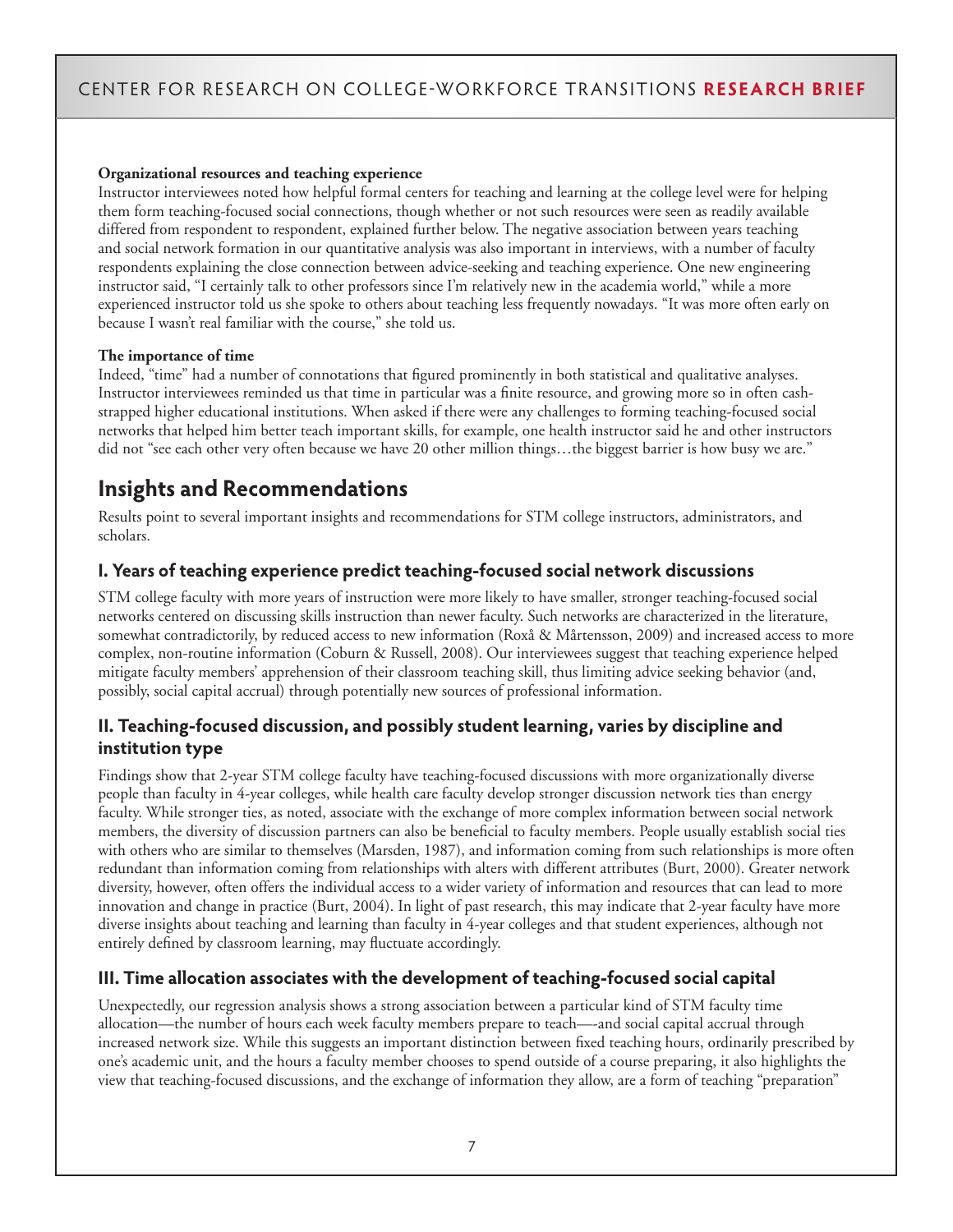(Van Waes et al., 2016). At the same time, STM interview respondents expressed the view that time, including one's workload and sense of being continually overburdened, was one of the more significant factors constraining teachingfocused conversations. Importantly, these findings speak to studies linking faculty time allocation to individual-, departmental-, institutional- and even disciplinary-level factors (e.g., Singell & Lillydahl, 1996), reminding us that social capital development demands extensive personal and organizational investment (Lin, 2001).

## **IV. College leaders can encourage teaching-focused social networks, social capital, and 21st century skill instruction across disciplines**

This study supplements and extends existing research showing that faculty members' use of time is determined not only by individual-level factors, but also by departmental- and institutional-level factors. In light of these findings, administrators and policymakers hoping to encourage the development of beneficial relationships among STM college faculty that improve skills instruction may find they are more successful by openly and determinedly promoting the importance of teaching-focused social ties, in both formal and informal spaces, among faculty teaching in their institutions. Leaders may also benefit by more closely aligning departmental and institutional professional development measures, be they teaching conferences, mentorship programs, peer assessment, or campus-wide opportunities, as closely as possible with faculty teaching experiences and teaching, research, and service commitments.

# **Conclusion**

While it is clear that social ties have a significant influence on K12 teacher practice and student learning, it is important to build a research base exploring social networks in the higher education sector, including questions of how such networks, once developed, can facilitate the instruction of important noncognitive skills for life and work in STM fields. Such a research base will lead to a better understanding of the social experiences of college instructors in their daily lives. These interactions are important building blocks for improved knowledge and practice, which in turn can lead to more effective student engagement and achievement. "In this manner," as Biancani and McFarland (2013: 156) argued, "we better learn how a university system functions and potentially can be altered."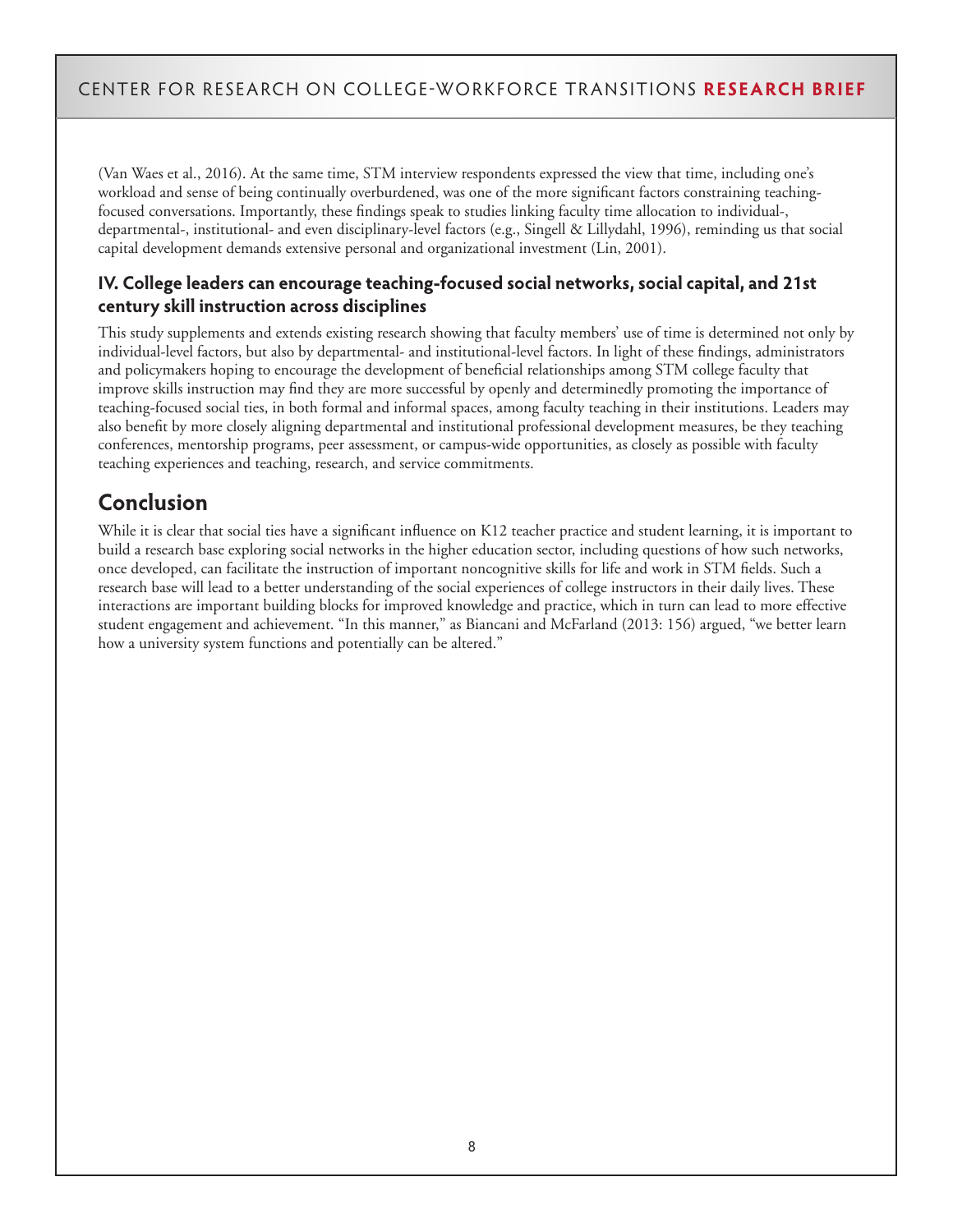## **References**

- Baker-Doyle, K. J., & Yoon, S. A. (2011). In search of practitioner-based social capital: A social network analysis tool for understanding and facilitating teacher collaboration in a US-based STEM professional development program. *Professional Development in Education, 37*(1), 75-93.
- Biancani, S., & McFarland, D. A. (2013). Social networks research in higher education. In Paulsen, M. B. (Ed.), *Higher education: Handbook of theory and research* (pp. 151-215). Dordrecht, The Netherlands: Springer.
- Borko, H., & Putnam, R. (1995). Expanding a teachers' knowledge base: A cognitive psychological perspective on professional development. In T. Guskey & M. Huberman (Eds.), *Professional development in education: New paradigms and practices* (pp. 35–66). New York: Teachers College Press.
- Bureau of Labor Statistics (2016, May). Metropolitan and nonmetropolitan area occupational employment and wage estimates. Retrieved from https://www.bls.gov/oes/current/oessrcma.htm.
- Burt, R. S. (1984). Network items and the general social survey. *Social Networks, 6*(4), 293-339.

Burt, R. S. (2000). The network structure of social capital. *Research in Organizational Behavior, 22,* 345–423.

- Burt, R. S. (2004). Structural holes and good ideas. *American Journal of Sociology, 110*(2), 349-399.
- Coburn, C. E., & Russell, J. L. (2008). District policy and teachers' social networks. *Educational Evaluation and Policy Analysis, 30*(3), 203-235.

Creswell, J. W. (2014). *A concise introduction to mixed methods research.* Thousand Oaks, CA: Sage

Crossley, N., Bellotti, E., Edwards, G., Everett, M. G., Koskinen, J., & Tranmer, M. (2015). *Social network analysis for ego-nets.* Thousand Oaks, CA: Sage.

Partha, D., & David, P. A. (1994). Toward a new economics of science. *Research Policy, 23*(5), 487-521.

- Halgin, D. S., & Borgatti, S. P. (2012). An introduction to personal network analysis and tie churn statistics using E-NET. *Connections, 32*(1), 37-48.
- Hora, M. T., Benbow, R. J., & Oleson, A. K. (2016). *Beyond the skills gap: Preparing college students for life and work.*  Cambridge, MA: Harvard Education Press.
- Lin, N. (2001). *Social capital: A theory of social structure and action.* Cambridge: University Press.
- Marsden, P. V. (1987). Core discussion networks of Americans. *American Sociological Review, 52*(6), 122-131.
- McLaughlin, M. W., & Talbert, J. E. (2001). *Professional communities and the work of high school teaching.* Chicago: University Press.
- Moolenaar, N. M., Sleegers, P. J., & Daly, A. J. (2012). Teaming up: Linking collaboration networks, collective efficacy, and student achievement. *Teaching and Teacher Education, 28*(2), 251-262.
- Pellegrino, J. W., and Hilton, M. L. (2012). *Education for life and work: Developing transferable knowledge and skills in the 21st century.* Washington D.C.: National Academies Press.
- Roxå, T., & Mårtensson, K. (2009). Significant conversations and significant networks–exploring the backstage of the teaching arena. *Studies in Higher Education, 34*(5), 547-559.
- Singell, L. D., & Lillydahl, J. H. (1996). Will changing times change the allocation of faculty time? *Journal of Human Resources,* 429-449.